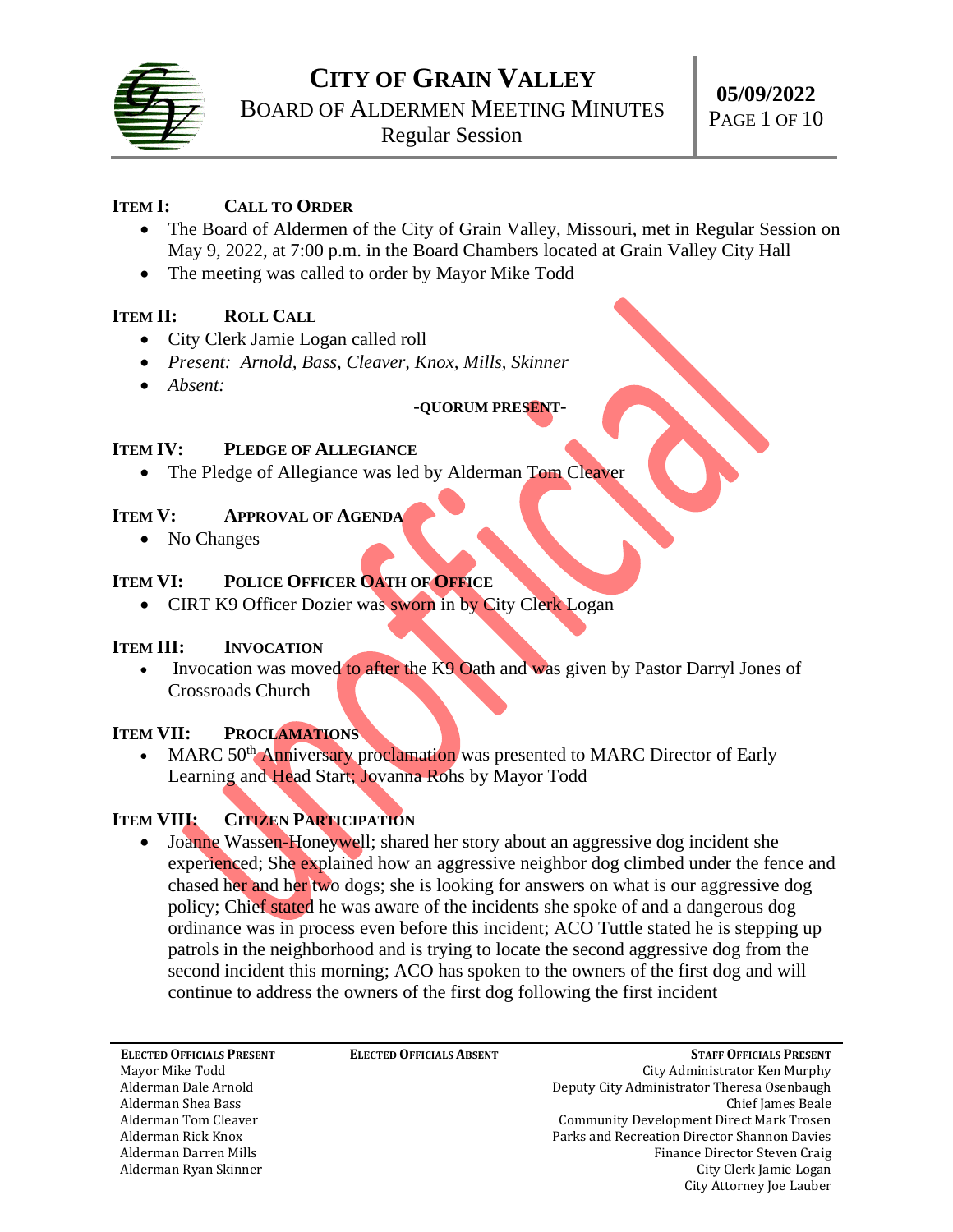

### **ITEM IX: CONSENT AGENDA**

- April 25, 2022 Board of Aldermen Regular Meeting Minutes
- May 9, 2022 Accounts Payable
- *Alderman Skinner made a Motion to Accept the Consent Agenda*
- *The Motion was Seconded by Alderman Bass*
	- o *No discussion*
- *Motion to Approve the Consent Agenda was voted on with the following voice vote:*
	- o *Aye: Arnold, Bass, Cleaver, Knox, Mills, Skinner*
	- o *Nay:*
	- o *Abstain:*

## **-MOTION APPROVED: 6-0-**

#### **ITEM X: PREVIOUS BUSINESS**

• None

#### **ITEM XI: NEW BUSINESS**

• None

#### **ITEM XII: PRESENTATIONS**

• Tasha Lindsey from the Grain Valley Partnership introduced the Board President, Kevin Girtz to the Board of Aldermen; Shared the progress of the Partnership over this past year; they have clarified their identity and logo and their mission; there are measurables/goals in place as well as several committees established; they have proactive schedules in place vs. reactive; Ms. Lindsey recalled the COVID times over the last two years and what the Partnership did to adapt and stay connected to its members and business community; they are back to in person meetings and their normal networking events; the Partnership is  $\frac{1}{2}$  years old this year; she has been with it for 4  $\frac{1}{2}$  of those years; She has taken classes to further her education in Economic Development Practices; Membership structure has been revamped to match their new identity; Networking opportunities are available through the partnership at various times of day to try and meet the needs of the varying businesses; She addressed the negative candid Marketing survey responses and has been following up with Department of Economic Development and KCADC and offered tours and a meeting to respond to the negative feedback; She visited 15 businesses on the North side of town and shared there were concerns of the condition of Jefferson Street; She reviewed the Board of directors makeup and the members and the goals of the partnership goals for the year and her personal executive director goals for the year

**ELECTED OFFICIALS PRESENT** Mayor Mike Todd Alderman Dale Arnold Alderman Shea Bass Alderman Tom Cleaver Alderman Rick Knox Alderman Darren Mills Alderman Ryan Skinner

**ELECTED OFFICIALS ABSENT**

**STAFF OFFICIALS PRESENT** City Administrator Ken Murphy Deputy City Administrator Theresa Osenbaugh Chief James Beale Community Development Direct Mark Trosen Parks and Recreation Director Shannon Davies Finance Director Steven Craig City Clerk Jamie Logan City Attorney Joe Lauber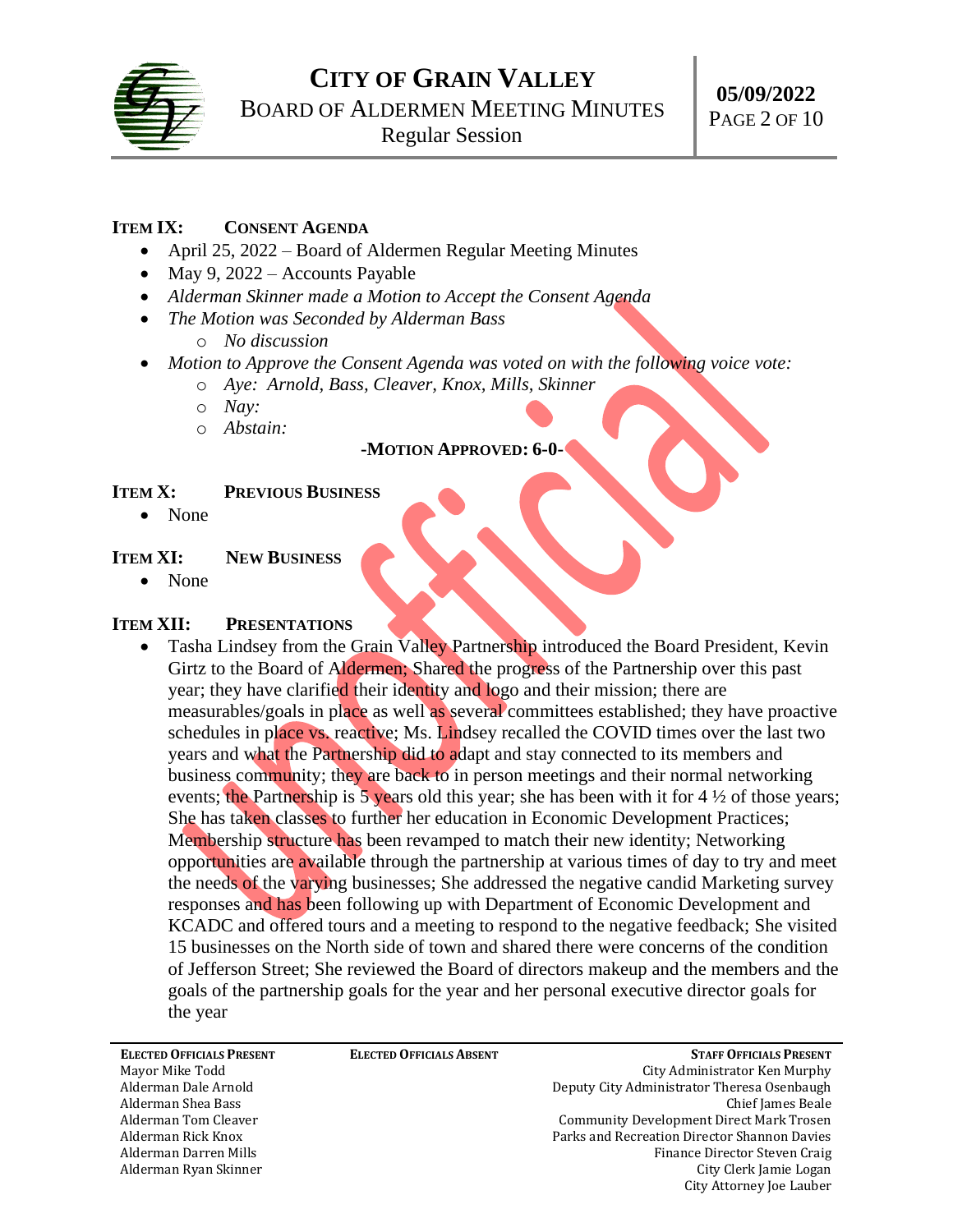

o Alderman Cleaver asked how many members they would like to add by the end of the year and he confirmed when she will report back to the board again; he asked why a 3-year contract is being requested vs. an annual contract; Mr. Murphy stated annually they can review

# **ITEM XIII: PUBLIC HEARING**

*-Mayor Todd opened the public hearing for* **Chapter 400, Zoning Regulations and Chapter 405, Subdivision Regulations** *at 7:34PM –*

- *Mr. Trosen stated this goes with Bill 22-17; when there are changes to zoning regulations; a public hearing is required; many updates were made as part of the recodification project conducted in conjunction with the editors and legal representatives from General Code who review any inconsistencies within the code as well as the City departments and legal representatives; P&Z conducted a public hearing on 4/13/2022; staff recommends approval*
- *No discussion by the board -Mayor Todd opened the floor to citizens for comment at 7:36 PM-*
- None

*-Mayor Todd closed the public hearing for* **Chapter 400, Zoning Regulations and Chapter 405, Subdivision Regulations** *at 7:36 PM -*

## **ITEM XIV: RESOLUTIONS**

**Resolution No. R22-40** A Resolution by the Board of Aldermen of the City of Grain Valley, Missouri Authorizing the City Administrator to Enter Into an Agreement With Utility Service Company, Inc. to Provide Maintenance for City Owned Water Tanks and Tower

- *Alderman Mills moved to approve Resolution No. R22-40*
- *The Motion was Seconded by Alderman Knox*
	- o Utility Service Company has been utilized since 2007; this is how the clean drinking water is maintained and stays within compliance with water quality regulations; The City has been happy with their services and this is how we continue the quality
	- $\circ$  Alderman Knox asked how long the term of their contract is; it is year to year and items are laid out annually and will be brought back to the board annually
	- o Alderman Bass asked what the three costs are; are they for General Maintenance or specific projects; the 3 estimates relate to the 3 facilities; the schedule in the packet sets out the life expectancy

**ELECTED OFFICIALS PRESENT** Mayor Mike Todd Alderman Dale Arnold Alderman Shea Bass Alderman Tom Cleaver Alderman Rick Knox Alderman Darren Mills Alderman Ryan Skinner

**ELECTED OFFICIALS ABSENT**

**STAFF OFFICIALS PRESENT** City Administrator Ken Murphy Deputy City Administrator Theresa Osenbaugh Chief James Beale Community Development Direct Mark Trosen Parks and Recreation Director Shannon Davies Finance Director Steven Craig City Clerk Jamie Logan City Attorney Joe Lauber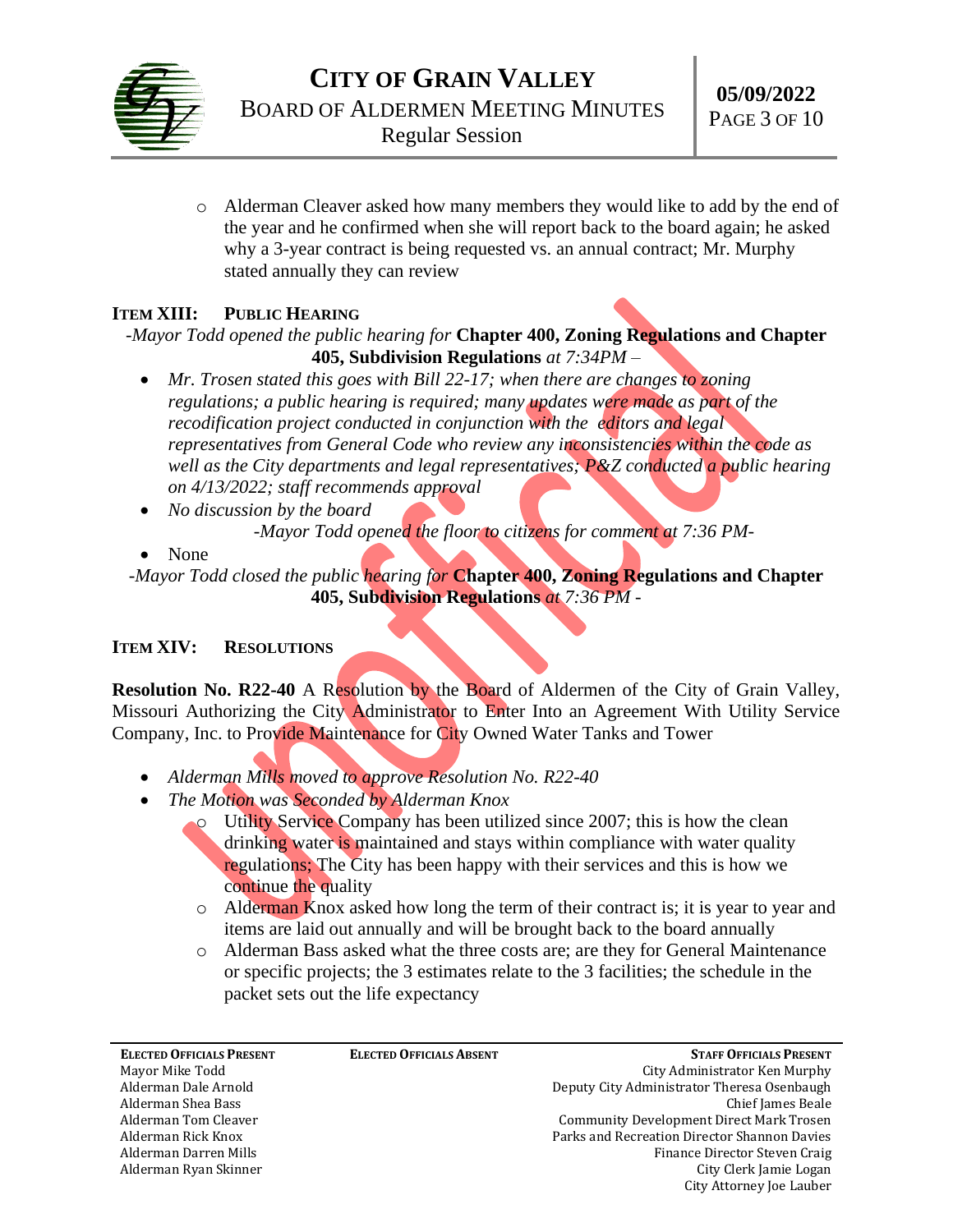

- *Resolution No. R22-36 was voted upon with the following voice vote:*
	- o *Aye: Arnold, Bass, Cleaver, Knox, Mills, Skinner*
	- o *Nay:*
	- o *Abstain:*

### **-Resolution No. R22-40 Approved: 6-0-**

**Resolution No. R22-41** A Resolution by the Board of Aldermen of the City of Grain Valley Authorizing the City Administrator to Sign a Contract Amendment With Hoefer Welker, LLC for Architectural Services

- *Alderman Skinner moved to approve Resolution No. R22-41*
- *The Motion was Seconded by Alderman Knox*
	- o This is the architect for the new Police Station; the information provided for the construction were from the first go around/bond; the figures are reflecting the new construction costs; there is additional money included for a site feasibility study at Butterfly Trail
- *Resolution No. R22-41 was voted upon with the following voice vote:*
	- o *Aye: Arnold, Bass, Cleaver, Knox, Mills, Skinner*
	- o *Nay:*
	- o *Abstain:*

#### **-Resolution No. R22-41 Approved: -6-0-**

**Resolution No. R22-42** A Resolution by the Board of Aldermen of the City of Grain Valley Authorizing the City Administrator to Enter Into a Three (3) Year Cooperative Agreement With the Grain Valley Partnership

- *Alderman Arnold moved to approve Resolution No. R22-42*
- *The Motion was Seconded by Alderman Mills*
	- o This relates to the presentation this evening from the Grain Valley Partnership;; by law, the board can only approve contracts annually based on budget; the funding comes from the tourism fund tax
- *Resolution No. R22-42 was voted upon with the following voice vote:*
	- o *Aye: Arnold, Bass, Cleaver, Knox, Mills, Skinner*
	- o *Nay:*
	- o *Abstain:*

| <b>ELECTED OFFICIALS PRESENT</b> | <b>ELECTED OFFICIALS ABSENT</b> | <b>STAFF OFFICIALS PRESENT</b>               |
|----------------------------------|---------------------------------|----------------------------------------------|
| Mayor Mike Todd                  |                                 | City Administrator Ken Murphy                |
| Alderman Dale Arnold             |                                 | Deputy City Administrator Theresa Osenbaugh  |
| Alderman Shea Bass               |                                 | Chief James Beale                            |
| Alderman Tom Cleaver             |                                 | Community Development Direct Mark Trosen     |
| Alderman Rick Knox               |                                 | Parks and Recreation Director Shannon Davies |
| Alderman Darren Mills            |                                 | Finance Director Steven Craig                |
| Alderman Ryan Skinner            |                                 | City Clerk Jamie Logan                       |
|                                  |                                 | City Attorney Joe Lauber                     |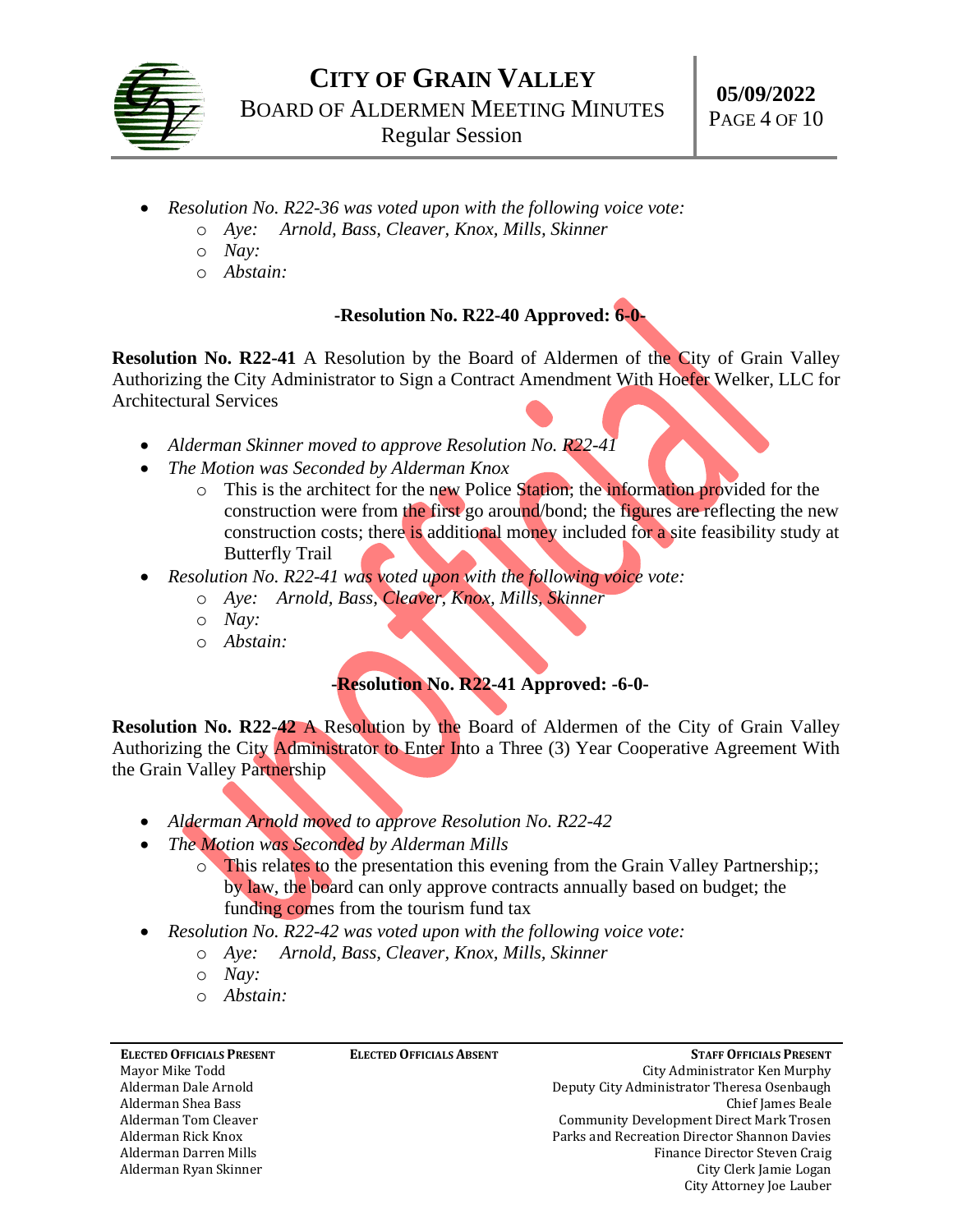

#### **-Resolution No. R22-42 Approved: 6-0-**

#### **ITEM XV: ORDINANCES**

**Bill No. B22-13:** An Ordinance Approving the Final Development Plan for Greystone Plaza Tract B

**Bill No. B22-13** was read by City Clerk Jamie Logan for the second reading by title only

- *Alderman Cleaver moved to accept the second reading of Bill No. B22-13 and approve it as ordinance #2585*
- *The Motion was Seconded by Alderman Bass* o None
- *Motion to accept the second reading of Bill No. B22-13 and approve it as ordinance #2585 was voted upon with the following roll call vote:*
	- o *Aye: Arnold, Bass, Cleaver, Knox, Mills, Skinner*
	- o *Nay:*
	- o *Abstain:*

## **-Bill No. B22-13 BECAME ORDINANCE #2585 6-0-**

**Bill No. B22-14:** An Ordinance Amending Chapter 215 Offenses Related to Nonconsensual Pornography and Public Indecency

**Bill No. B22-14** was read by City Clerk Jamie Logan for the second reading by title only

- Alderman Knox moved to accept the second reading of Bill No. **B22-14** and approve it as *ordinance #2586*
- *The Motion was Seconded by Alderman Cleaver* o None
- *Motion to accept the second reading of Bill No. B22-14 and approve it as ordinance #2586 was voted upon with the following roll call vote:*
	- o *Aye: Arnold, Bass, Cleaver, Knox, Mills, Skinner*
	- o *Nay:*
	- o *Abstain:*

#### **-Bill No. B22-14 BECAME ORDINANCE #2586 6-0-**

| <b>ELECTED OFFICIALS PRESENT</b> | <b>ELECTED OFFICIALS ABSENT</b> | <b>STAFF OFFICIALS PRESENT</b>                  |
|----------------------------------|---------------------------------|-------------------------------------------------|
| Mayor Mike Todd                  |                                 | City Administrator Ken Murphy                   |
| Alderman Dale Arnold             |                                 | Deputy City Administrator Theresa Osenbaugh     |
| Alderman Shea Bass               |                                 | Chief James Beale                               |
| Alderman Tom Cleaver             |                                 | <b>Community Development Direct Mark Trosen</b> |
| Alderman Rick Knox               |                                 | Parks and Recreation Director Shannon Davies    |
| Alderman Darren Mills            |                                 | Finance Director Steven Craig                   |
| Alderman Ryan Skinner            |                                 | City Clerk Jamie Logan                          |
|                                  |                                 | City Attorney Joe Lauber                        |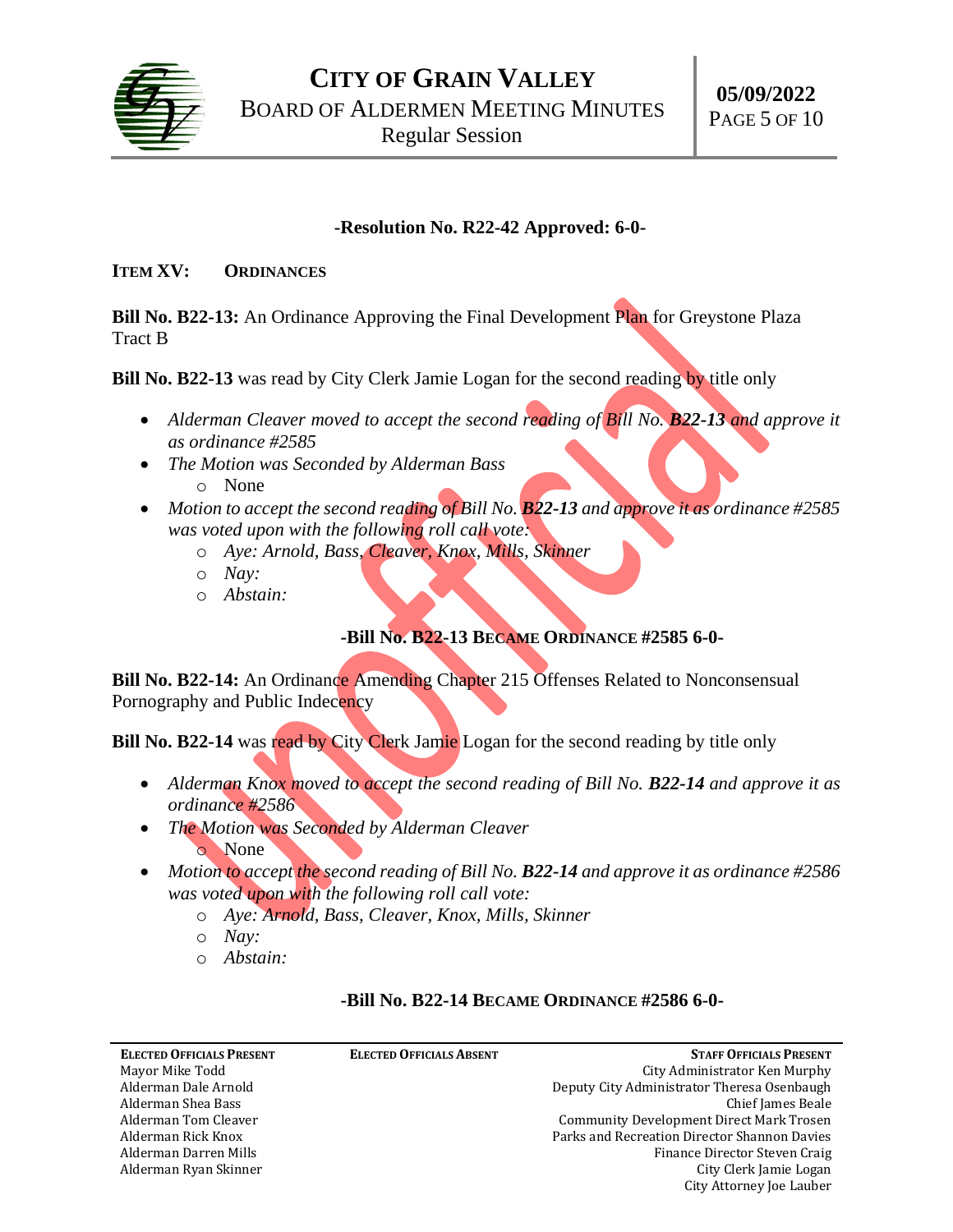

**Bill No. B22-15**: An Ordinance Amending Chapter 225, Nuisances, of the code of Ordinances, in Section 225.010 (Definitions), 225.030 (Enumeration) and 225.050 (Weeds)

**Bill No. B22-15** was read by City Clerk Jamie Logan for the first reading by title only

- Alderman Mills moved to accept the first reading of Bill No. **B22-15** and bring it back for *a second reading by title only at the next regular meeting*
- *The Motion was Seconded by Alderman Knox*
	- $\circ$  The code enforcement officer sometimes receives multiple violations of the same item for the same person; This change to the code would define habitual violations and would make enforcement more expedient; after 2 repeat violations for the same item for the same person in a 12 month period, the process will change & without further notification, GSO and abatement would occur
	- o Alderman Arnold asked if this violates due process; City Attorney Lauber stated no
- *Motion to accept the first reading of Bill No. B22-15 and bring it back for a second reading was voted upon with the following voice vote:*
	- o *Aye: Arnold, Bass, Cleaver, Knox, Mills, Skinner*
	- o *Nay:*
	- o *Abstain:*

## **-Motion Approved 6-0-**

**Bill No. B22-16:** An Ordinance Approving the Sale of Certain Real Property in Grain Valley, Missouri to Scottish Investments, LLC and Authorizing the City Administrator to Execute All Necessary Documents Required to Effectuate and Close Said Transaction

**Bill No. B22-16** was read by City Clerk Jamie Logan for the first reading by title only

- *Alderman Skinner moved to accept the first reading of Bill No. B22-16 and bring it back for a second reading at the next scheduled meeting*
- *The Motion was Seconded by Alderman Bass*
	- o This is in response to the RFP for the Purchase/Use of the "Nichols Building"; the board at that time was very interested in the use of the building in the downtown area and the greater goal to revitalize the downtown area
	- o Mayor Todd asked if the GVAC could stay in the building at least 1 year to relocate; this proposal provided 15 years
- *Motion to accept the first reading of Bill No. B22-16 and bring it back for a second reading*

| <b>ELECTED OFFICIALS PRESENT</b> | <b>ELECTED OFFICIALS ABSENT</b> | <b>STAFF OFFICIALS PRESENT</b>                  |
|----------------------------------|---------------------------------|-------------------------------------------------|
| Mayor Mike Todd                  |                                 | City Administrator Ken Murphy                   |
| Alderman Dale Arnold             |                                 | Deputy City Administrator Theresa Osenbaugh     |
| Alderman Shea Bass               |                                 | Chief James Beale                               |
| Alderman Tom Cleaver             |                                 | <b>Community Development Direct Mark Trosen</b> |
| Alderman Rick Knox               |                                 | Parks and Recreation Director Shannon Davies    |
| Alderman Darren Mills            |                                 | Finance Director Steven Craig                   |
| Alderman Ryan Skinner            |                                 | City Clerk Jamie Logan                          |
|                                  |                                 | City Attorney Joe Lauber                        |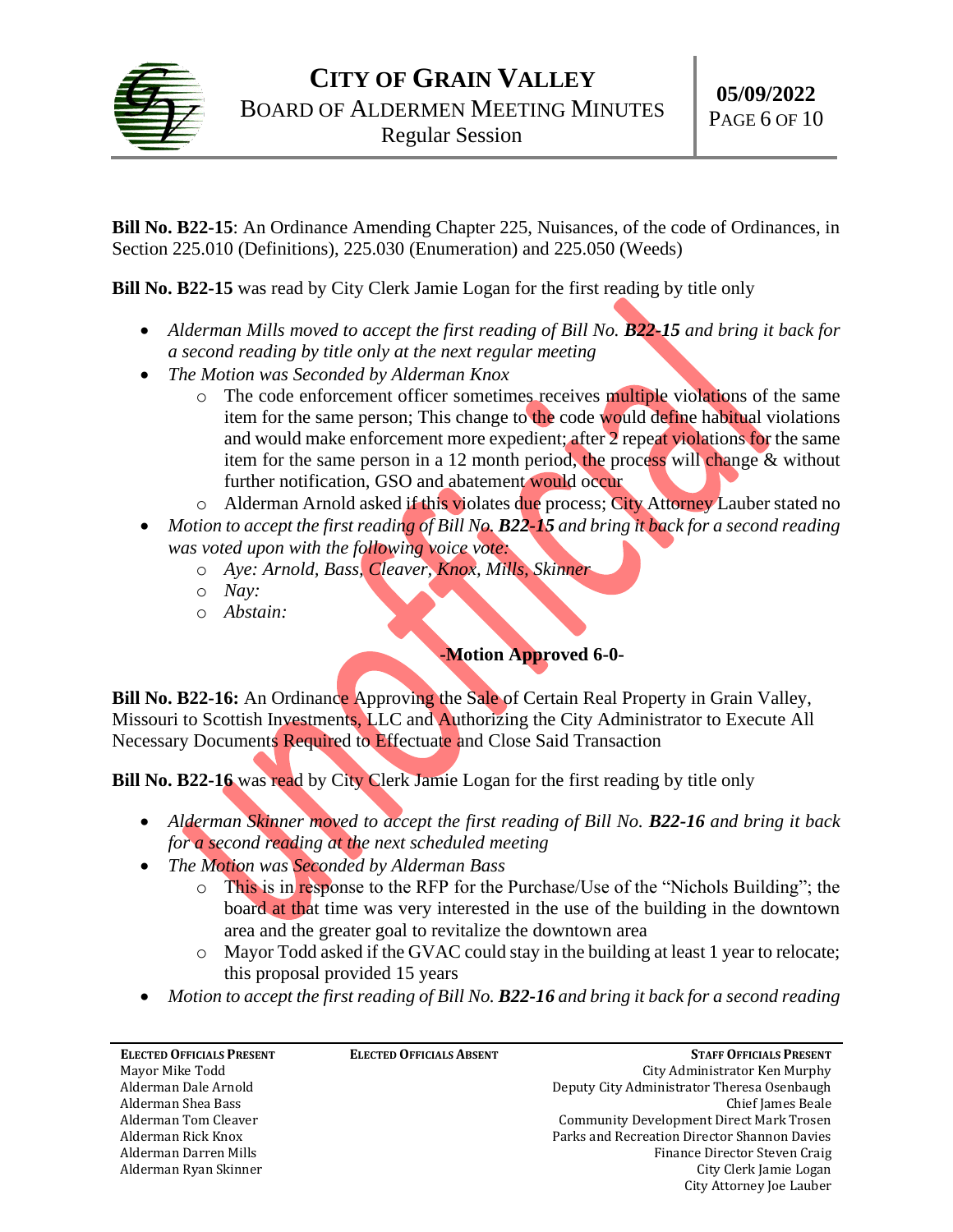

*was voted upon with the following voice vote:*

- o *Aye: Arnold, Bass, Cleaver, Knox, Mills, Skinner*
- o *Nay:*
- o *Abstain:*

# **-Motion Approved 6-0-**

**Bill No. B22-17:** An Ordinance Adopting and Enacting a New Code of Ordinances of the City of Grain Valley, Missouri, Establishing the Same; Providing for the Repeal of Certain Ordinances Not Included Therein, Except as Herein Expressly Provided; Proving for the Manner of Amending Such Code of Ordinances; Providing Penalty for the Violation Thereof; and Providing When This Ordinance Shall Become Effective

**Bill No. B22-17** was read by City Clerk Jamie Logan for the first reading by title only

- *Alderman Arnold moved to accept the first reading of Bill No. B22-17 and bring it back for a second reading at the next scheduled meeting*
- *The Motion was Seconded by Alderman Skinner*
	- o This relates back to the Public Hearing and the 2-year process recodification project; General Code looked for inconsistencies, title changes, etc. including a legal review, editorial, department review- should be done every 12-15 years and the last time it occurred in 1996
- *Motion to accept the first reading of Bill No. B22-17 and bring it back for a second reading was voted upon with the following voice vote:*
	- o *Aye: Arnold, Bass, Cleaver, Knox, Mills, Skinner*
	- o *Nay:*
	- o *Abstain:*

**-Motion Approved 6-0-**

#### **ITEM XVI: CITY ATTORNEY REPORT**

• None

## **ITEM XVII: CITY ADMINISTRATOR & STAFF REPORTS**

- City Administrator Ken Murphy
	- o Written reports in the packet from HR, Court and Community Development
- Deputy City Administrator Theresa Osenbaugh
	- o None
- Chief James Beale

| <b>ELECTED OFFICIALS PRESENT</b> | <b>ELECTED OFFICIALS ABSENT</b> | <b>STAFF OFFICIALS PRESENT</b>               |
|----------------------------------|---------------------------------|----------------------------------------------|
| Mayor Mike Todd                  |                                 | City Administrator Ken Murphy                |
| Alderman Dale Arnold             |                                 | Deputy City Administrator Theresa Osenbaugh  |
| Alderman Shea Bass               |                                 | Chief James Beale                            |
| Alderman Tom Cleaver             |                                 | Community Development Direct Mark Trosen     |
| Alderman Rick Knox               |                                 | Parks and Recreation Director Shannon Davies |
| Alderman Darren Mills            |                                 | Finance Director Steven Craig                |
| Alderman Ryan Skinner            |                                 | City Clerk Jamie Logan                       |
|                                  |                                 | City Attorney Joe Lauber                     |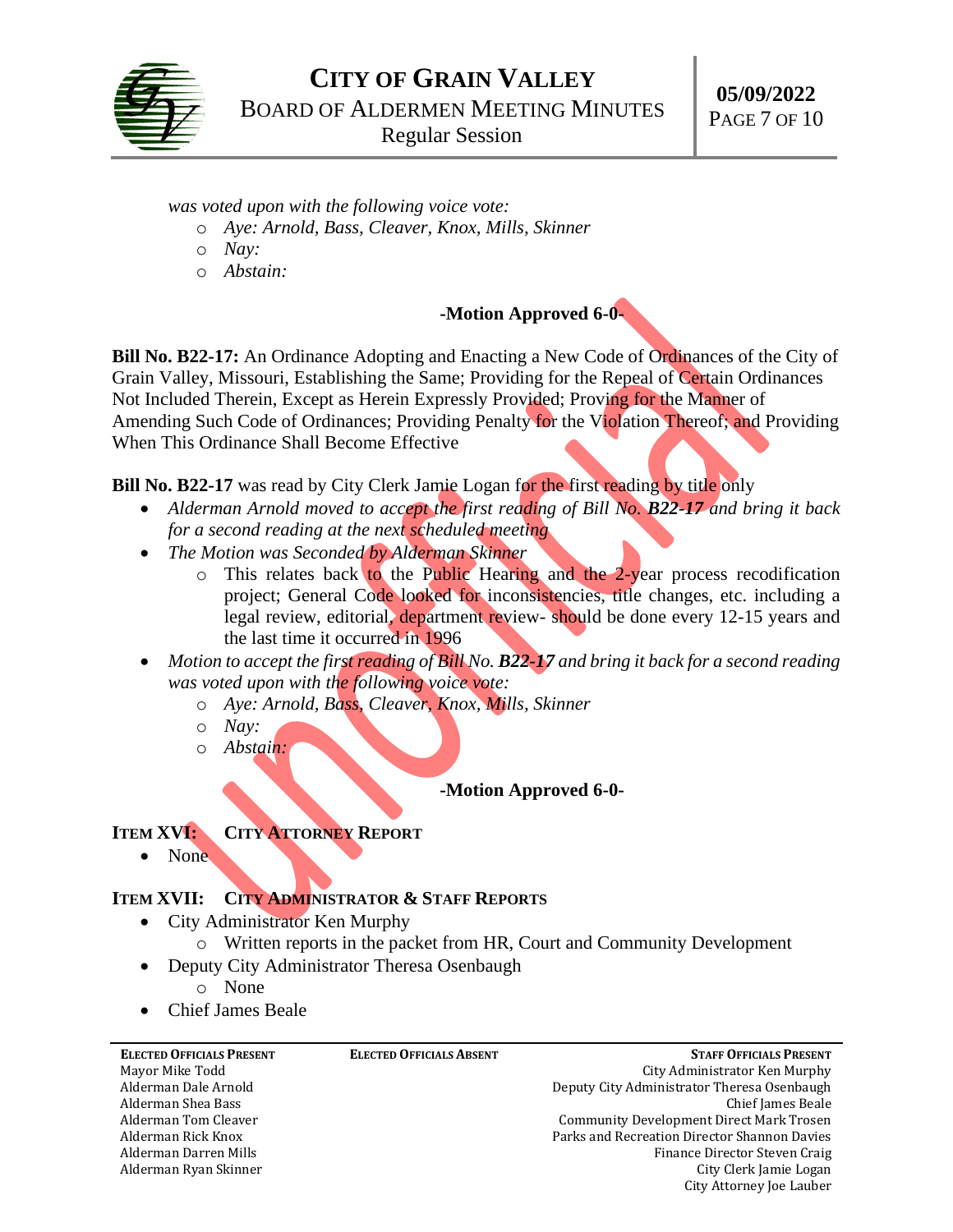

- o None
- **Finance Director Steven Craig** 
	- o None
- Parks & Recreation Director Shannon Davies
	- o The pool will be opened Memorial Day weekend on 5/28 at 12:00
- Community Development Director Mark Trosen
	- o The contractor that was awarded the contract for the overlay program begins work Wednesday and paving on Friday; They will start up North on Duncan then work its way south for the 2022 program; Alderman Skinner asked how far on Duncan; all work scheduled is listed on the City's website
	- o Last week a RFP for firms to prepare Comprehensive Plan updates and Parks Master Plan updates was posted; emails were sent to consulting firms; June 7 there will be a Q&A session here in the Chambers and then June 28 at 2PM is the due date for all proposals
- City Clerk Jamie Logan
	- o None

# **ITEM XVIII: BOARD OF ALDERMEN REPORTS & COMMENTS**

- Alderman Dale Arnold
	- o A citizen contacted him re: fiberoptics firm contracted in town and the concerns of quality of workmanship; this has been a topic of conversation; Mr. Trosen stated the City fields calls regularly and there is a bond from the contractor to call if the work is not to our satisfaction and contractors do not want that to happen
	- o Citizens around Clover Park are sharing concerns regarding a block party for the owners and possibly one regarding the teenagers in that neighborhood to make sure the area remains safe; asking if the elected officials can help with those types of citizen events
	- o Mayor Todd asked if Alderman Arnold can line up the details for a block party, that he may be able to assist finding sponsorships
- Alderman Shea Bass
	- o Received a few calls from citizens regarding fiber contractors and said thank you for the staff fielding those calls
	- o Requested an update on the handrails at the City Hall entrance; \$3,000 total for materials and labor; Mayor Todd asked if the board would like to move forward with more information to pursue this topic
- Alderman Tom Cleaver
	- o Received concerns about Clover Park as well and thanked staff for following up on it

| <b>ELECTED OFFICIALS PRESENT</b> | <b>ELECTED OFFICIALS ABSENT</b> | <b>STAFF OFFICIALS PRESENT</b>               |
|----------------------------------|---------------------------------|----------------------------------------------|
| Mayor Mike Todd                  |                                 | City Administrator Ken Murphy                |
| Alderman Dale Arnold             |                                 | Deputy City Administrator Theresa Osenbaugh  |
| Alderman Shea Bass               |                                 | Chief James Beale                            |
| Alderman Tom Cleaver             |                                 | Community Development Direct Mark Trosen     |
| Alderman Rick Knox               |                                 | Parks and Recreation Director Shannon Davies |
| Alderman Darren Mills            |                                 | Finance Director Steven Craig                |
| Alderman Ryan Skinner            |                                 | City Clerk Jamie Logan                       |
|                                  |                                 | City Attorney Joe Lauber                     |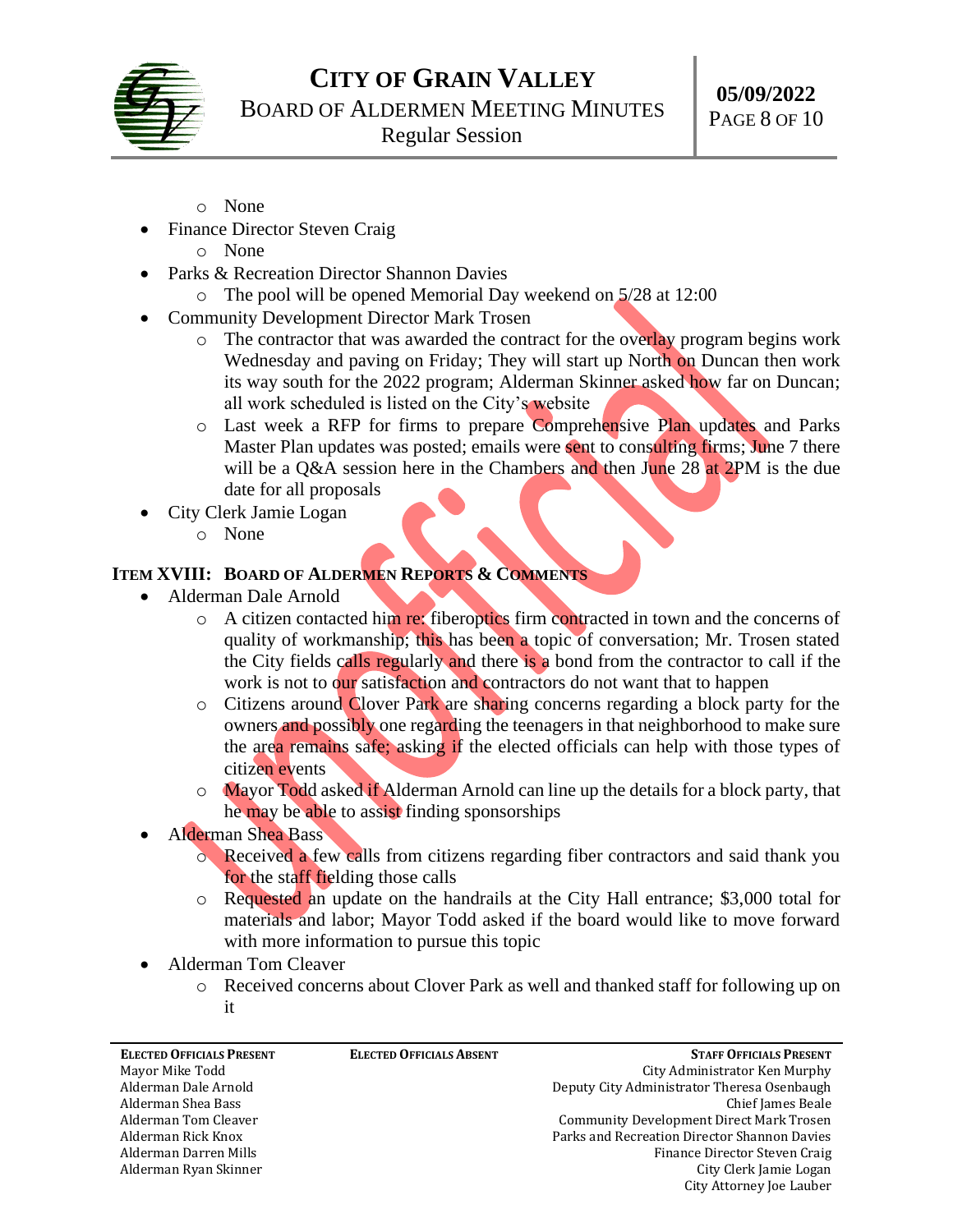

- Alderman Rick Knox
	- $\circ$  On the AT&T items and asked if the plugs would be paved in the streets; yes
	- o Asked if the City is inspecting the work done; he stated his yard was made a mess; Mr. Trosen stated they will make sure the restoration work is satisfactory before they let go of the bond; all citizens are encouraged to call with any issues; the inspector will stay on top of it; he asked if this is on the City website; Mr. Trosen stated there is the AT&T number online and they can call the City as well; Alderman Skinner stated an issue on Dillingham and wanted to make sure restored
- Alderman Darren Mills
	- o None
- Alderman Ryan Skinner
	- o Reiterated the contractor situation in town
	- o Asked if there is a leash law; dogs should have leashes; there have been reports made about the incidents discussed in the Citizen Participation

### **ITEM XIX: MAYOR REPORT**

• Board liaisons will be appointed at the next meeting and requested the board share their preferences with him

### **ITEM XX: EXECUTIVE SESSION**

- *Mr. Murphy stated an executive session was needed for Legal Actions, Causes of Action of Litigation Pursuant to Section 610.021(1), RSMo. 1998, as Amended, Hiring, Firing*, *Disciplining or Promoting of Employees (personnel issues), Pursuant to Section 610.021(3), RSMo. 1998, as Amended and Individually Identifiable Personnel Records, Personnel Records, Performance Ratings or Records Pertaining to Employees or Applicants for Employment, Pursuant to Section 610.021(13), RSMo 1998, as Amended.*
- *Alderman Knox moved to close the Regular Meeting for items related to Legal Actions, Causes of Action of Litigation Pursuant to Section 610.021(1), RSMo. 1998, as Amended, Hiring, Firing*, *Disciplining or Promoting of Employees (personnel issues), Pursuant to Section 610.021(3), RSMo. 1998, as Amended and Individually Identifiable Personnel Records, Personnel Records, Performance Ratings or Records Pertaining to Employees or Applicants for Employment, Pursuant to Section 610.021(13), RSMo 1998, as Amended.*
- *The motion was seconded by Alderman Arnold*
	- o No Discussion
- *The motion was voted on with the following roll call vote:*
	- o *Aye: Arnold, Bass, Cleaver, Knox, Mills, Skinner*
	- o *Nay: None*

| <b>ELECTED OFFICIALS PRESENT</b> | <b>ELECTED OFFICIALS ABSENT</b> | <b>STAFF OFFICIALS PRESENT</b>                  |
|----------------------------------|---------------------------------|-------------------------------------------------|
| Mayor Mike Todd                  |                                 | City Administrator Ken Murphy                   |
| Alderman Dale Arnold             |                                 | Deputy City Administrator Theresa Osenbaugh     |
| Alderman Shea Bass               |                                 | Chief James Beale                               |
| Alderman Tom Cleaver             |                                 | <b>Community Development Direct Mark Trosen</b> |
| Alderman Rick Knox               |                                 | Parks and Recreation Director Shannon Davies    |
| Alderman Darren Mills            |                                 | Finance Director Steven Craig                   |
| Alderman Ryan Skinner            |                                 | City Clerk Jamie Logan                          |
|                                  |                                 | City Attorney Joe Lauber                        |